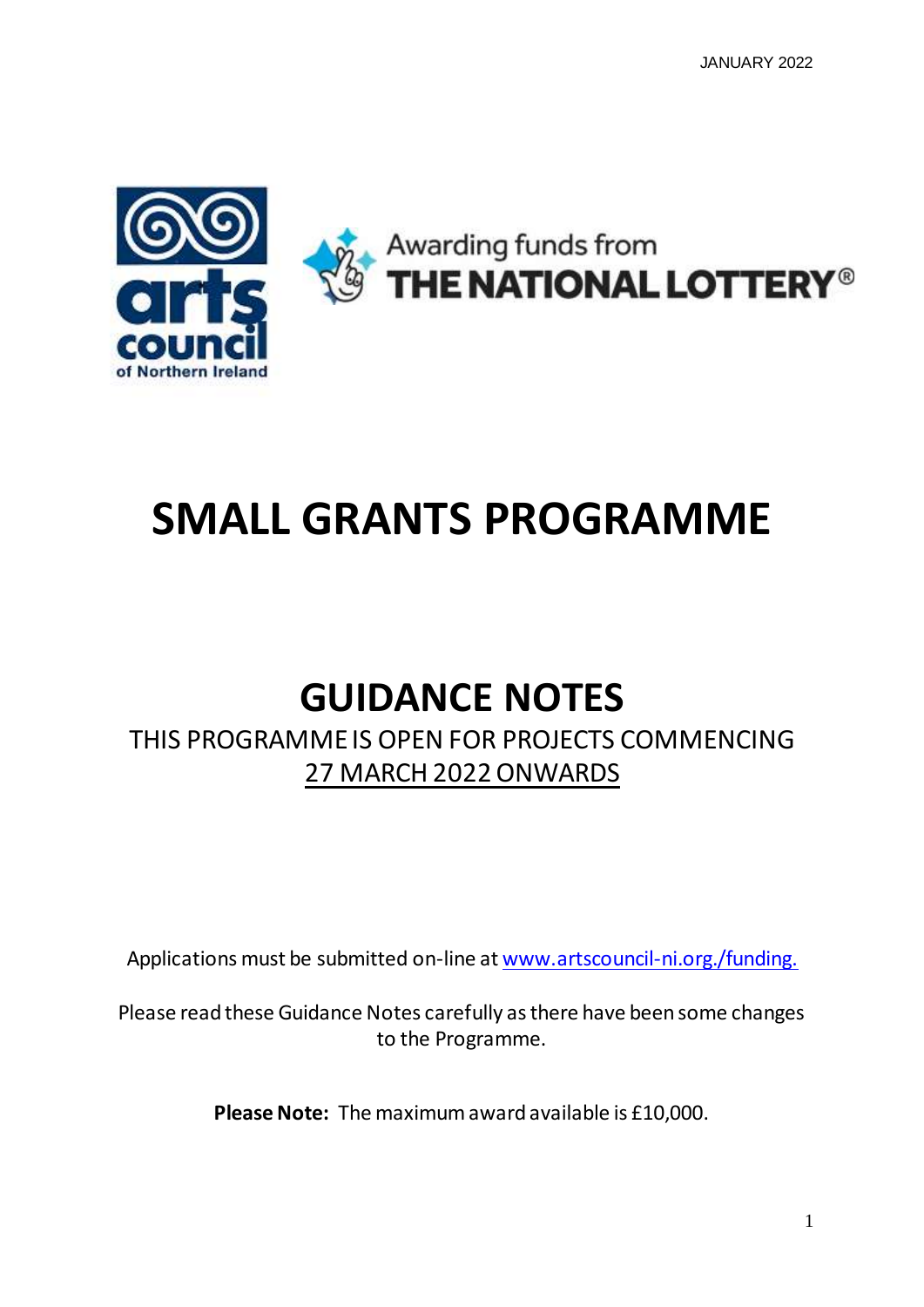## **ABOUT THE SMALL GRANTS PROGRAMME**

The Arts Council has designed this programme to encourage you to develop and deliver your ideas, linked to your artistic needs and to your future plans.

The aim of this programme is to assist organisations to deliver arts projects which contribute to the growth of arts in the community for new and existing audiences and which reflect the diversity of Northern Ireland's society and culture.

We want to support activities which benefit the people of Northern Ireland or that help arts organisations in Northern Ireland carry out their work.

All applications should fit within the objectives stated in the Council's five-year plan<sup>1</sup>.

#### Platinum Jubilee Projects

The Platinum Jubilee celebrates 70 years of HM The Queen's reign. The Arts Council welcomes arts-based Jubilee projects via our Small Grants Programme in line with the general aims of the scheme. Successful projects must be completed by the end of 2022; applicants will note that the Platinum Jubilee Central Weekend will be on 5 June 2022.

## **WHO CAN APPLY?**

We welcome applications from the widest possible range of organisations. You will be required to provide proof that you have a legal constitution.

- Registered charities and other organisations which cannot distribute profits
- Groups of organisations working together to deliver specific projects
- Formally constituted parent-teacher associations

## **WHO CANNOT APPLY?**

l

- **Organisations currently in receipt of Arts Council funding from its Annual Funding or Lottery Project Funding programmes**
- Individuals or Sole traders
- Commercial trading companies
- Companies that exist to distribute a profit or which are constituted to allow payment of dividends to non-asset-locked bodies
- Statutory authorities or organisations governed by statutory authorities i.e. ELB schools.

<sup>1</sup> [http://www.artscouncil-ni.org/images/uploads/publications-documents/ACNI-5-year-](http://www.artscouncil-ni.org/images/uploads/publications-documents/ACNI-5-year-Strategic-Framework-for-Developing-the-Arts-2019-2024.pdf)[Strategic-Framework-for-Developing-the-Arts-2019-2024.pdf](http://www.artscouncil-ni.org/images/uploads/publications-documents/ACNI-5-year-Strategic-Framework-for-Developing-the-Arts-2019-2024.pdf)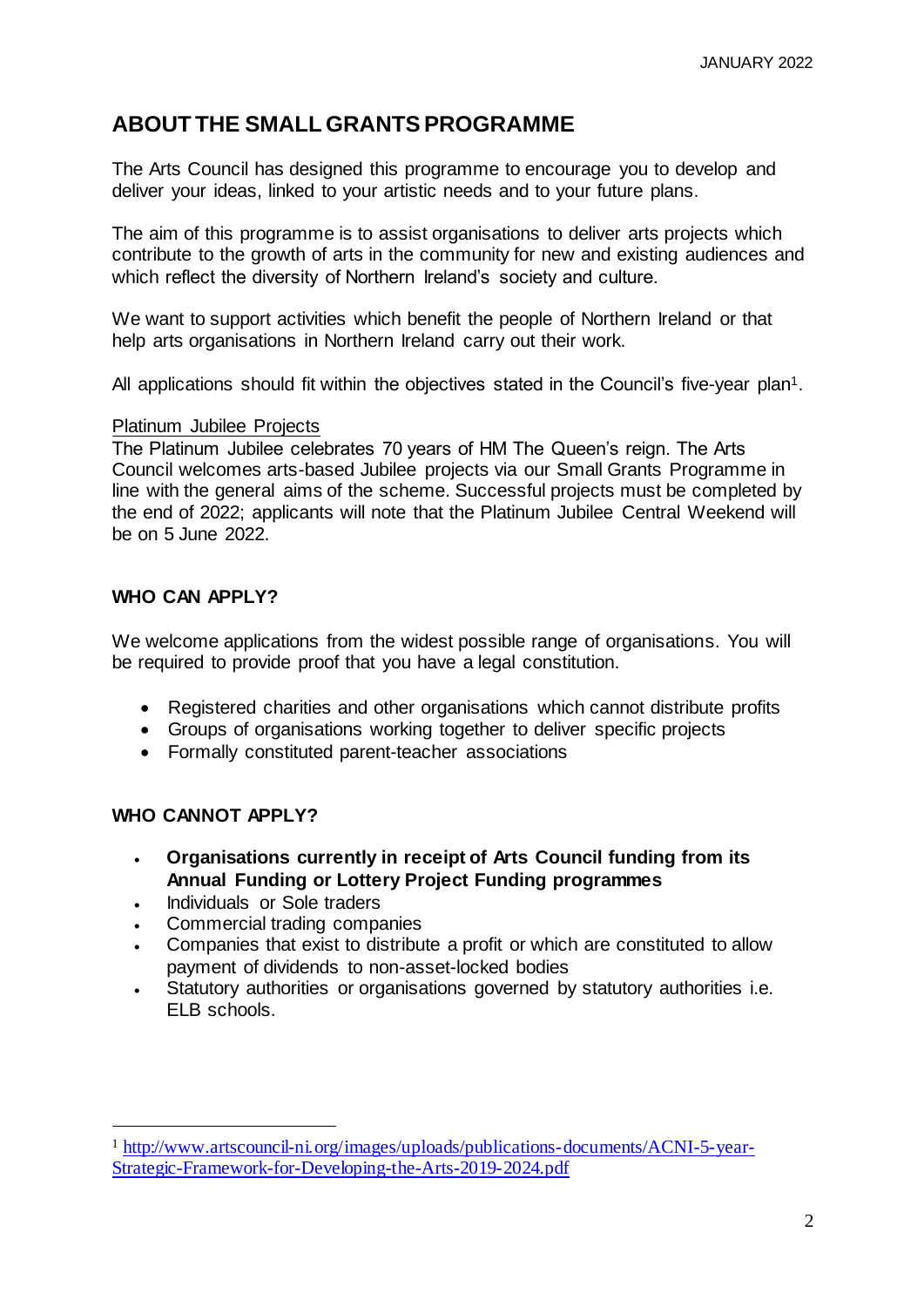## **HOW MUCH CAN YOU APPLY FOR?**

You can apply for an award between £500 and £10,000 for a project.

## **WHAT YOU CAN APPLY FOR**

You can apply for the following costs:

- Arts-related Platinum Jubilee projects
- Costs of artists and tutors (including fees2, accommodation, subsistence, travel). If applying for artists and/or tutor costs, you must supply the CVs / biography / history of artistic practice)
- **Materials**
- Travel expenses within Northern Ireland *please note Arts Council has a maximum allowance of 0.27p per mile.*
- Equipment hire
- Volunteer expenses
- Venue hire for workshops, training, rehearsals and performance
- Publicity and marketing costs
- Evaluation costs
- Participation, education and outreach work in film and media and film festivals.
- Equipment costs to a maximum value of 50% of your requested amount. Equipment items will only be considered if identified as essential within your project and where it is vital for its successful delivery. Arts Council will not fund equipment only projects. The equipment must be an essential element of your proposal

#### **When planning your project please give careful consideration to the feasibility, timing and presentation of your project given restrictions due to Covid-19:**

## **WHAT YOU CANNOT APPLY FOR**

- Costs that will have been incurred before we make a decision on your application
- Travel to events outside Northern Ireland
- Events which promote religious or political views
- Musical instruments

l

<sup>2</sup> **Level of fees for artists and personnel:**

Arts Council will expect applicant organisations to ensure that they use reasonable current industry rates when calculating budgets. See FAQ document.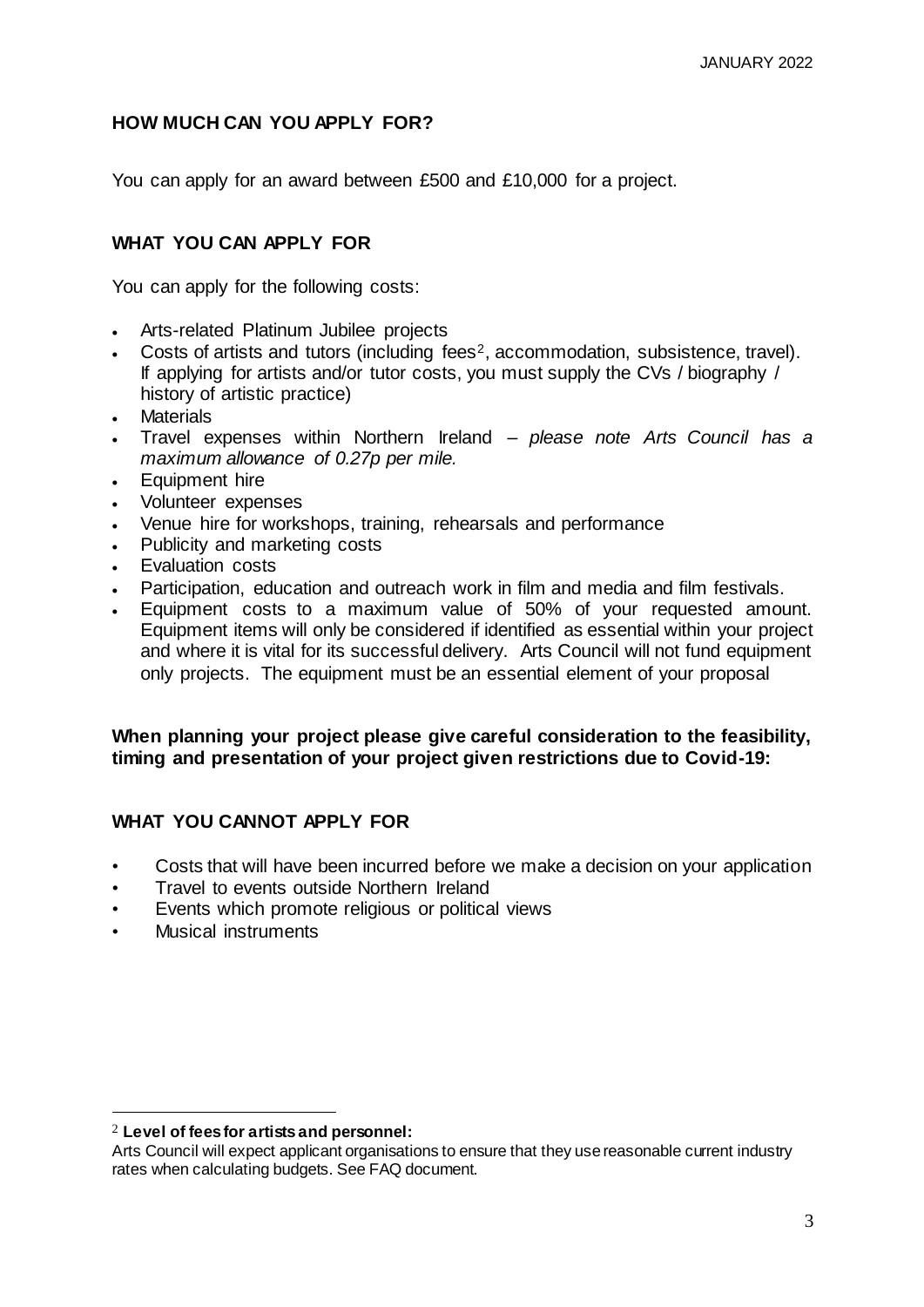## **CAN YOU HOLD MORE THAN ONE AWARD?**

You can hold only one Small Grants Programme award at a time. An award is not finished until we receive your End of Project Report.

You will not be eligible to apply for another Small Grants Programme award where a previous award, if applicable, has not been completed.

## **HOW TO APPLY**

You **MUST** apply online. We will not accept applications in hard copy, by email or by fax.

Online applications may be edited, saved and returned to at any time until you submit. You **MUST** submit **ALL** mandatory enclosures associated with the application at the same time, ie. at the point at which you submit your online application. The enclosures are listed within the online application and in the FAQs document.

The online application allows you to upload and attach the necessary enclosures to your application. You must upload the following mandatory enclosures:

- o **Legal constitution** of the applicant organisation
- o **Detailed project budget** to include both income and expenditure associated with the proposed project.

You should ensure that the project budget is balanced, ie there is no shortfall. If your total project cost is more than you have asked from us, please provide details of income (confirmed and anticipated).

You will be required to provide us with a breakdown of each activity (budget heading). You should provide a breakdown of any activity which costs over £1,000, eg artists fees, £1,500  $-5$  artists at £300 each.

Further detail regarding our requirements is available in the FAQs document. A template project budget is available on our website.

And if available you must upload

o CVs or information on artist/s, groups, technical staff, other personnel you propose to employ as part of the project

Applicants must read the FAQs document for more detail on these enclosures. All such documents must be in Word, Excel or pdf format. We cannot accept documents in other formats. Total size of documents should not exceed 25 Mb.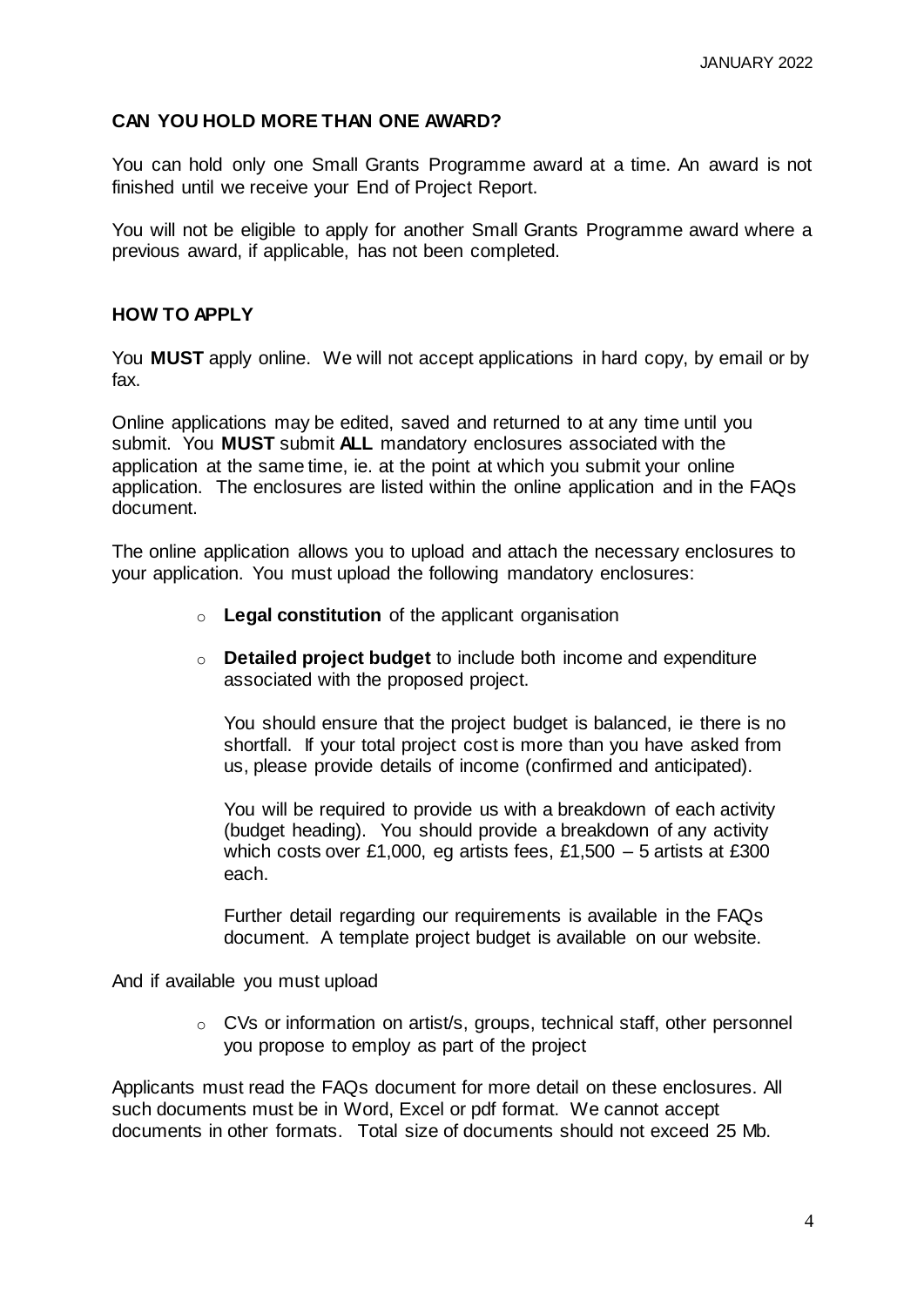All of the information you provide will be held on computer. This information will be used for the administration of applications and grants, for producing statistics and information on successful applicants. Remember to keep a copy of the completed form and enclosures for your own records.

#### **WHEN SHOULD YOU APPLY?**

Decision meetings are normally held on a monthly basis, with the exception of August.

- You should apply at least two months before the start of your event (**applications which start within two months of the application date will not be accepted**)
- We will aim to make a decision within two months of receiving your application.

#### **ASSESSMENT AND DECISION-MAKING PROCESS**

- The Arts Council will acknowledge receipt of the application.
- You will receive a Monitoring Form which will be published to your application account. **You must complete and return the Monitoring Form as part of the application process. If you do not do so, your application will be ineligible and will not be assessed.**
- The Arts Council will undertake an eligibility check on your application. In the event of missing information, your application will be deemed as ineligible and will not proceed to assessment.
- The Arts Council will provide you with a unique reference number and the name of the Arts Development Officer who will be responsible for the application.
- The application will be assessed by the Arts Development Officer. This process will be based on the information contained in the application form as well as your organisation's management of any previous awards.
- Applications are scored as follows:
	- o **Artistic Practice:** including quality of production, artists
	- o **Public Benefit:** including under-represented local authority area and contribution to the growth of arts in the community
	- o **Financial Viability:** including grant compliance history; value for money; partnership funding
	- o **Project Management:** including appropriate planning and management
- Applications are moderated at a meeting attended by all assessing officers, chaired by a Director or the Head of Participatory Arts. This meeting will make decisions on applications.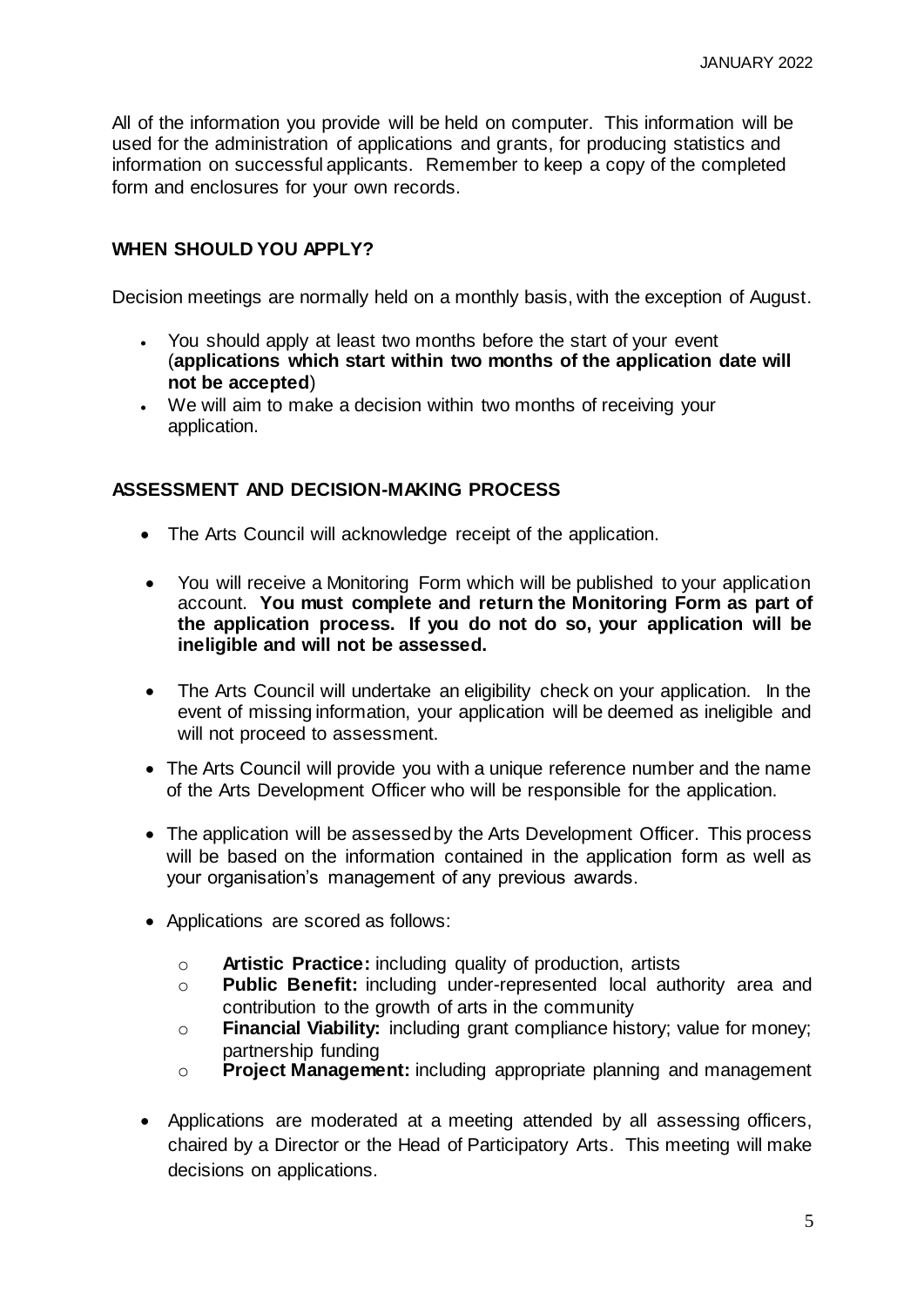- Decision meetings are normally held on a monthly basis with the exception of August.
- The Small Grants Programme budget is currently £500,000. Because of limited funds, it is not always possible to fund all applications recommended by officers. Those applications achieving the highest scores will receive funding until there are no funds remaining.
- The final decision will be communicated to you by letter.
- Successful applicants will be issued with a contract outlining the conditions attached to the award and the purposes for which the award can be used*.*
- If your application is rejected, the Council will provide you with detailed reasons for the rejection.

## **IF YOU RECEIVE AN AWARD**

#### **LETTER OF OFFER**

Following the decision, Arts Council will issue successful applicants with a contract outlining the conditions attached to the award and the specific purposes for which the award can be used.

- **You will not be able to start your project until you have met certain conditions of grant and received a letter of commencement from the Arts Council. You should take this into account when planning your proposal.**
- It is important that you read the letter of offer and enclosed conditions carefully before signing and returning it. The letter of offer will set out what you may spend the grant on and by what date the proposal must be completed.
- Any artists, facilitators or staff hired to deliver the funded project must be formally contracted to do so, and your letter of offer will require submission of these contracts as evidence that the project has been appropriately managed.
- **If there are any changes to your project from the original application, you must inform the Arts Council immediately in writing before incurring any proposal expenditure.** If you don't tell us about changes you may have to repay the award and this will affect decisions on any future applications you might make.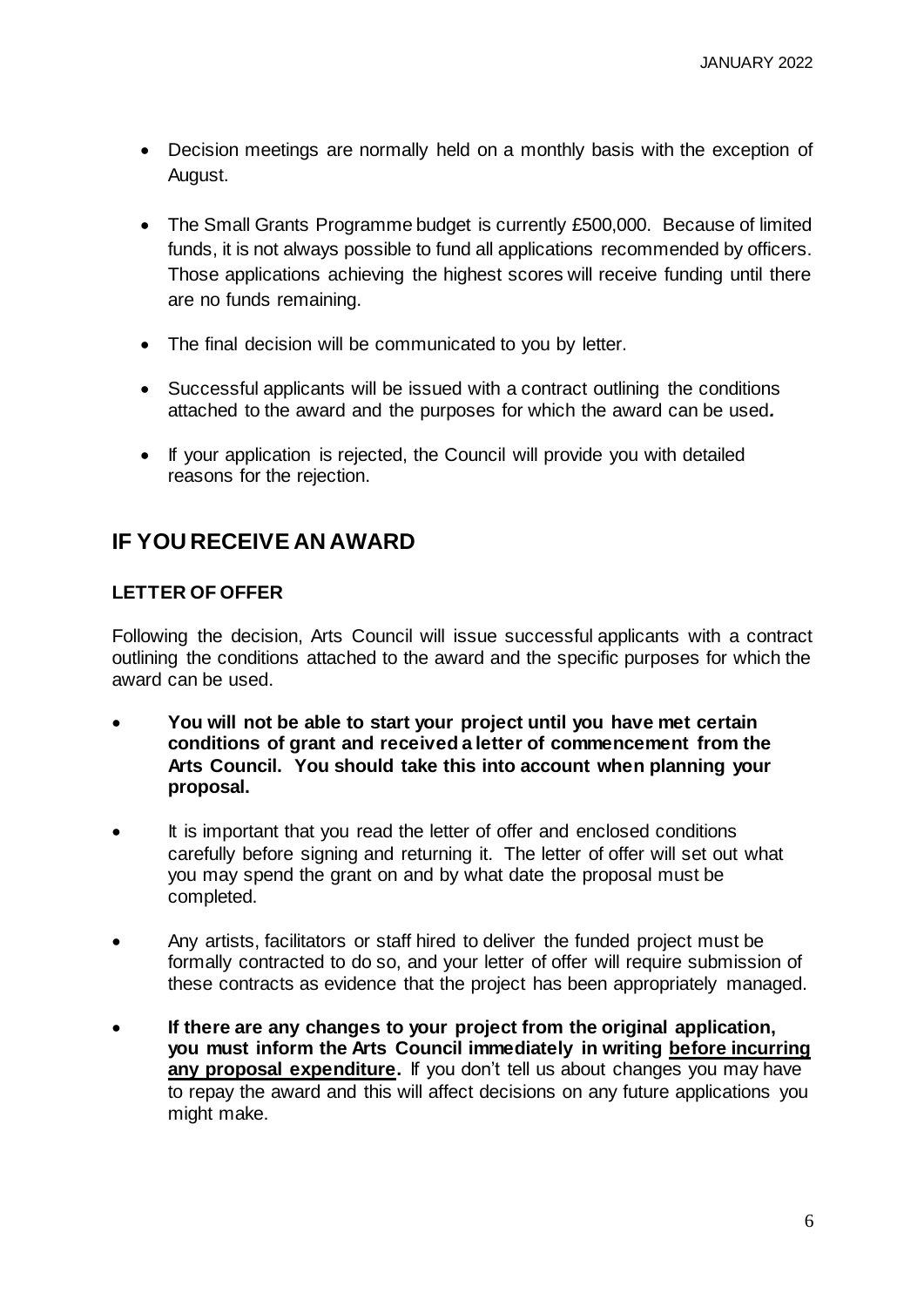## **HOW PAYMENTS WILL BE MADE**

Arts Council will make payments using BACS transfer only. You will need to complete and return the BACS form issued with your letter of offer.

Payments are normally made in two stages of 90% and 10%.

- The first payment of 90% will be made upon satisfactory receipt of documentation as set out in the letter of offer.
- The final payment of 10% will be made upon satisfactory receipt of End of Project Report, a full I&E account breaking down all project costs and other relevant documentation as stipulated in your LOO.

Lottery funded projects are not permitted to generate a profit. In the event that your project realises a profit, Arts Council will not release all or some of the final payment and may also seek part or full recovery of the first payment made. This will be dependent on the profit realised.

## **POST-PROJECT MONITORING**

At the conclusion of your project, you will have to submit an End of Project Report and provide a final income and expenditure account for the project, in addition to evidencing the appropriate use of Arts Council and National Lottery branding throughout the course of project delivery.

## **POST-PROJECT MONITORING – Verification Visits**

Your project may also be subject to a Verification Visit. This will ensure that the project grant has been spent in accordance with your letter of offer and that all processes (eg. procurement, recruitment, processing of payments within your organisation) related to project delivery comply with LOO conditions and your own stated financial procedures. It is therefore important that you retain all the project documentation to evidence this.

## **CHILDREN / YOUNG PEOPLE / ADULTS AT RISK**

Organisations that work with children, young people and adults at risk need to ensure that their safeguarding systems and procedures adhere to best practice. Please see the information below to consider in relation to your own organisation's procedures and note that you must agree a protection policy statement as part of your application form.

It is a requirement of our funding that any organisation which comes into contact with children, young people and adults at risk, either directly through its programmes or indirectly through its services, must commit to a Safeguarding Policy which must have been formally agreed by your organisation.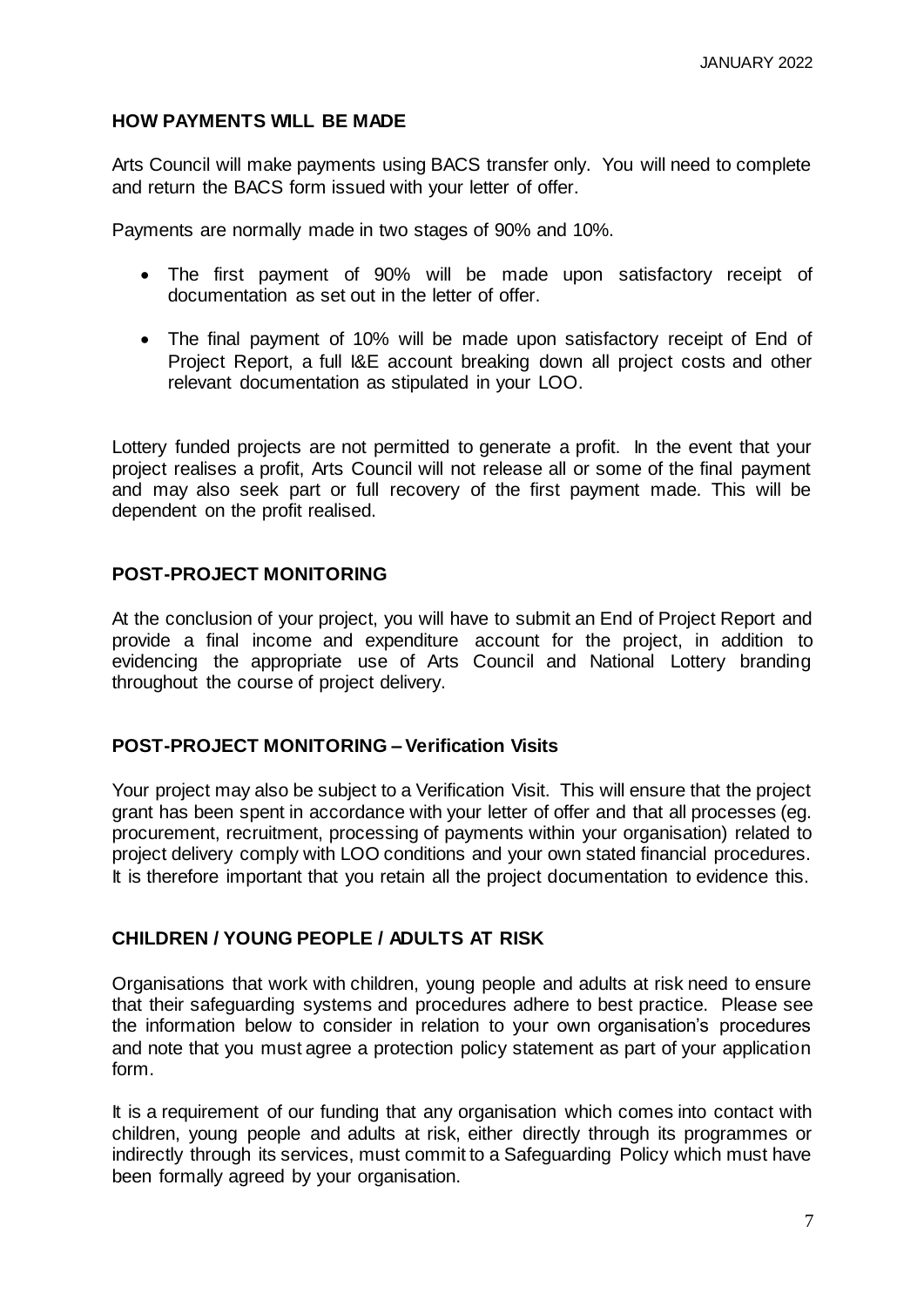If your Safeguarding Policy and Procedures are older than three years please review and update them to ensure your policy and procedures are in line with best practice and legislation relating to protection issues. If you are successful in obtaining a grant, the Arts Council may, as part of its monitoring processes, ask to see these documents during the incoming year.

#### **EQUALITY OF OPPORTUNITY**

It is a requirement of our funding that your organisation commits to equality of opportunity and good relations duty.

The Arts Council of Northern Ireland has a statutory duty under the Northern Ireland Act 1998 in carrying out its functions to have due regard to the need to promote equality of opportunity between all Section 75 groups and you will note that you must agree an Equality of Opportunity and Good Relations policy statement as part of your application form.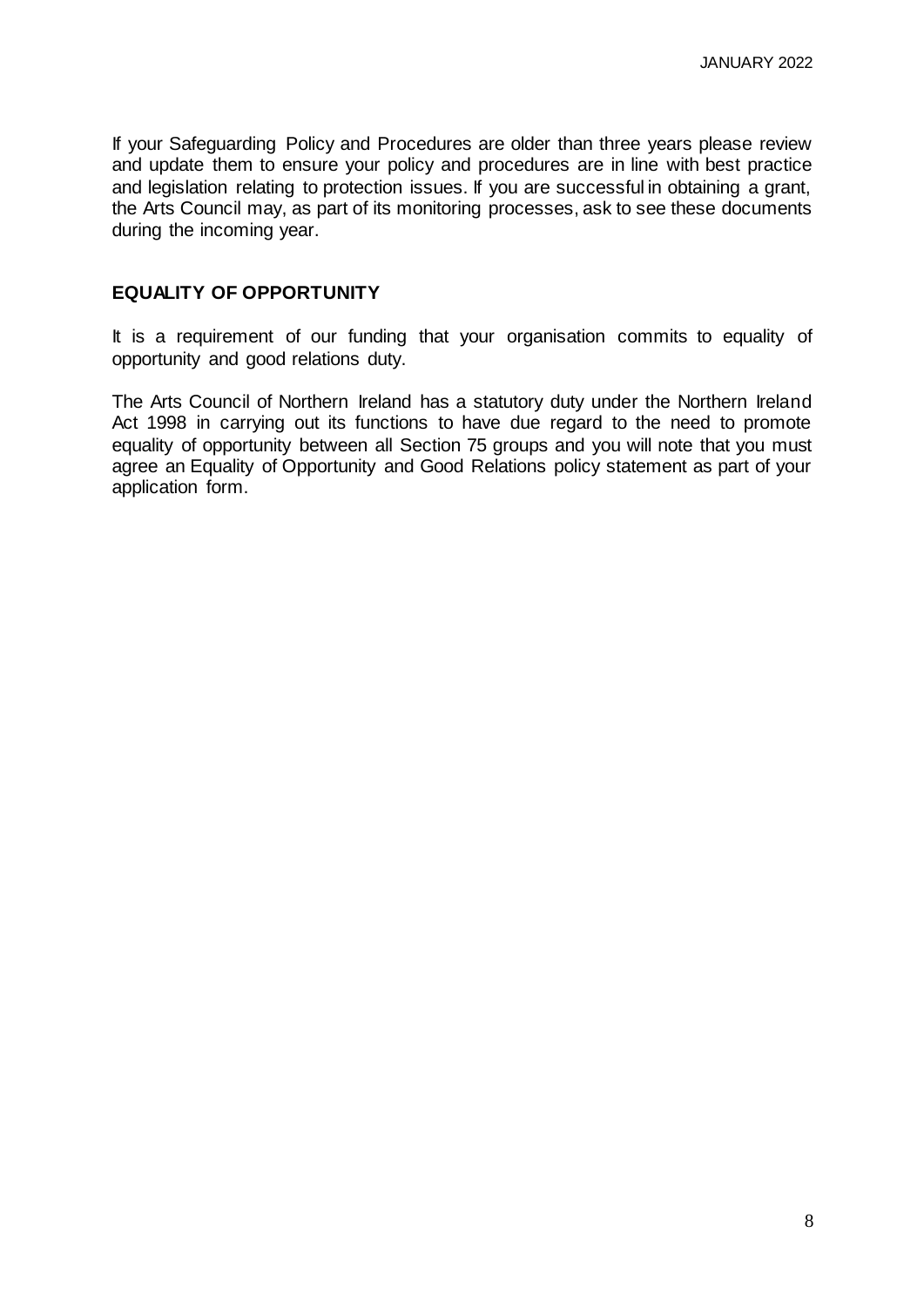#### **OTHER USEFUL INFORMATION**

#### **Publicity**

Full listings of all the grants we award are published in our Annual Report and on our website. You will be required to acknowledge Arts Council of Northern Ireland funding in all your publicity. Failure to credit the Arts Council of Northern Ireland will affect payment of your grant.

#### **Openness and accountability**

Under the Freedom of Information Act 2000 any information held by us (which will include your application) is potentially accessible by the public.

Information supplied by you will be held in manual files and on a computer-based grants management system. Reports from the information you supply and from comments made on your application by staff members and external assessors, where relevant, are also on both manual and computer-based systems. The information you supply will be made available to those assessing any grant applications you make.

By submitting your application you waive any right to raise any type of proceedings against the Arts Council of Northern Ireland as a consequence of, or in contemplation of, any disclosure of the contents of your application in response to an information request made under the Freedom of Information Act 2000.

#### **Data protection**

Data held on our grants management system is used for all of the following purposes: statistical reporting, application assessing, accounting purposes and for contacting you.

The details of your grant will be public information (see Openness and Accountability). However, any personal details will be held within our grants management system and our electronic files, and accessed only by our staff, appointed auditors and individuals or organisations that may help us assess or monitor grants.

You have a right under the Data Protection Act 2018 to access the data held on you by Arts Council of Northern Ireland.

**We view your signature on your application form as acceptance of the use of your data as outlined above.**